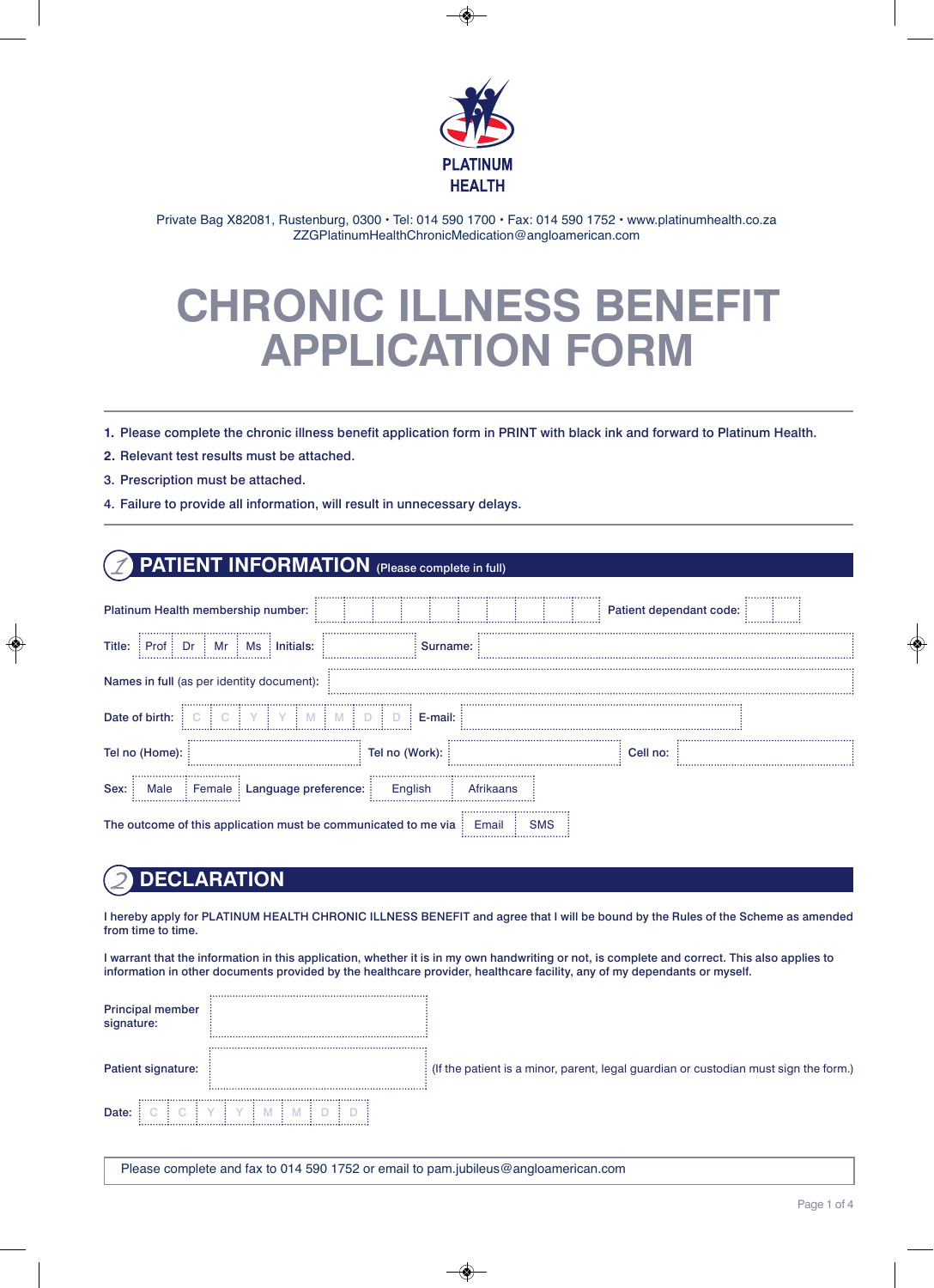| <b>Platinum Health membership number: :</b> |  |  |  |  |  |  |  |  |  |  |  |  |  |  |  |  |  |  |  |  |  |
|---------------------------------------------|--|--|--|--|--|--|--|--|--|--|--|--|--|--|--|--|--|--|--|--|--|
| Patient name and surname:                   |  |  |  |  |  |  |  |  |  |  |  |  |  |  |  |  |  |  |  |  |  |

# APPLICATION FOR THE TREATMENT OF HYPERTENSION (to be completed by the doctor)

| When did this patient commence drug therapy for hypertension? $\vdots$ $\circ$ $\vdots$ $\circ$ $\vdots$ $\vee$ $\vdots$ $\vee$ $\vdots$ $\wedge$ $\vdots$ $\wedge$ $\vdots$ $\wedge$ $\vdots$ $\wedge$ $\vdots$ $\wedge$<br>For hypertension diagnosed in the last six months and all newly diagnosed patients please supply two initial blood pressure readings<br>(before drug therapy commenced) done at least two weeks apart in order to determine the stage of hypertension.<br>mmHq<br>Date: :<br>mmHq<br>Current BP reading (for all patients):<br>mmHq<br>Does the patient have target organ damage or any of the associated conditions as listed below? Tick the relevant conditions below. |  |  |  |  |  |  |  |  |  |  |  |  |  |
|--------------------------------------------------------------------------------------------------------------------------------------------------------------------------------------------------------------------------------------------------------------------------------------------------------------------------------------------------------------------------------------------------------------------------------------------------------------------------------------------------------------------------------------------------------------------------------------------------------------------------------------------------------------------------------------------------------|--|--|--|--|--|--|--|--|--|--|--|--|--|
| 1.<br>2.                                                                                                                                                                                                                                                                                                                                                                                                                                                                                                                                                                                                                                                                                               |  |  |  |  |  |  |  |  |  |  |  |  |  |
|                                                                                                                                                                                                                                                                                                                                                                                                                                                                                                                                                                                                                                                                                                        |  |  |  |  |  |  |  |  |  |  |  |  |  |
|                                                                                                                                                                                                                                                                                                                                                                                                                                                                                                                                                                                                                                                                                                        |  |  |  |  |  |  |  |  |  |  |  |  |  |
|                                                                                                                                                                                                                                                                                                                                                                                                                                                                                                                                                                                                                                                                                                        |  |  |  |  |  |  |  |  |  |  |  |  |  |
|                                                                                                                                                                                                                                                                                                                                                                                                                                                                                                                                                                                                                                                                                                        |  |  |  |  |  |  |  |  |  |  |  |  |  |
|                                                                                                                                                                                                                                                                                                                                                                                                                                                                                                                                                                                                                                                                                                        |  |  |  |  |  |  |  |  |  |  |  |  |  |
| Left ventricular hypertrophy<br>Hypertensive retinopathy<br>Myocardial infarction                                                                                                                                                                                                                                                                                                                                                                                                                                                                                                                                                                                                                      |  |  |  |  |  |  |  |  |  |  |  |  |  |
| Prior CABG (Coronary artery bypass<br>Chronic renal disease<br>Angina<br>graft)                                                                                                                                                                                                                                                                                                                                                                                                                                                                                                                                                                                                                        |  |  |  |  |  |  |  |  |  |  |  |  |  |
| <b>Heart failure</b><br><b>Stroke TIA</b><br>Peripheral arterial disease                                                                                                                                                                                                                                                                                                                                                                                                                                                                                                                                                                                                                               |  |  |  |  |  |  |  |  |  |  |  |  |  |
|                                                                                                                                                                                                                                                                                                                                                                                                                                                                                                                                                                                                                                                                                                        |  |  |  |  |  |  |  |  |  |  |  |  |  |
| <b>APPLICATION FOR THE TREATMENT OF HYPERLIPIDAEMIA</b> (to be completed by the doctor)                                                                                                                                                                                                                                                                                                                                                                                                                                                                                                                                                                                                                |  |  |  |  |  |  |  |  |  |  |  |  |  |

### Primary Hyperlipidaemia

Please attach the diagnostic lipogram and current TSH. The application cannot be reviewed if this is not submitted.<br>
Figure 2021 (1992)

| Patient weight in kilogram: |  | : Patient height in metres: : |  |
|-----------------------------|--|-------------------------------|--|
|                             |  |                               |  |

Current BP reading (for all patients): \/ performance multiple multiple multiple multiple multiple multiple multiple multiple multiple multiple multiple multiple multiple multiple multiple multiple multiple multiple multip

. . . . . . . . . .

Does the patient smoke: Yes No

### Family history (Please complete the table below for primary and familial hyperlipidaemia)

يستنبوا

|                            | <b>FATHER</b> | <b>MOTHER</b> | <b>BROTHER</b> | <b>NSTER</b> |
|----------------------------|---------------|---------------|----------------|--------------|
| <b>Event description</b>   |               |               |                |              |
| Age at time of event/death |               |               |                |              |

وللتنبيذ

#### Familial hyperlipidaemia

والمتملحو

Please attach the diagnosing lipogram. Please indicate any signs of familial hyperlipidaemia in these patients:

| Xanthelasma                                        | Cerebrotendinous xanthomastosis<br>                                 | <b>Arcus Cornealis</b><br>                                                |
|----------------------------------------------------|---------------------------------------------------------------------|---------------------------------------------------------------------------|
| Secondary prevention                               |                                                                     |                                                                           |
| Please indicate the condition(s) your patient has: |                                                                     |                                                                           |
| Type 2 diabetes                                    | Type 1 diabetes who has had the<br>condition for more than 10 years | Any of the vasculitides eg SLE where<br>there is associated renal disease |
| Nephrotic syndrome and chronic<br>renal failure    | <b>Stroke TIA</b><br>                                               | <br><b>Prior CABG</b><br>                                                 |
| Ischaemic heart disease                            | Intermittent claudication                                           |                                                                           |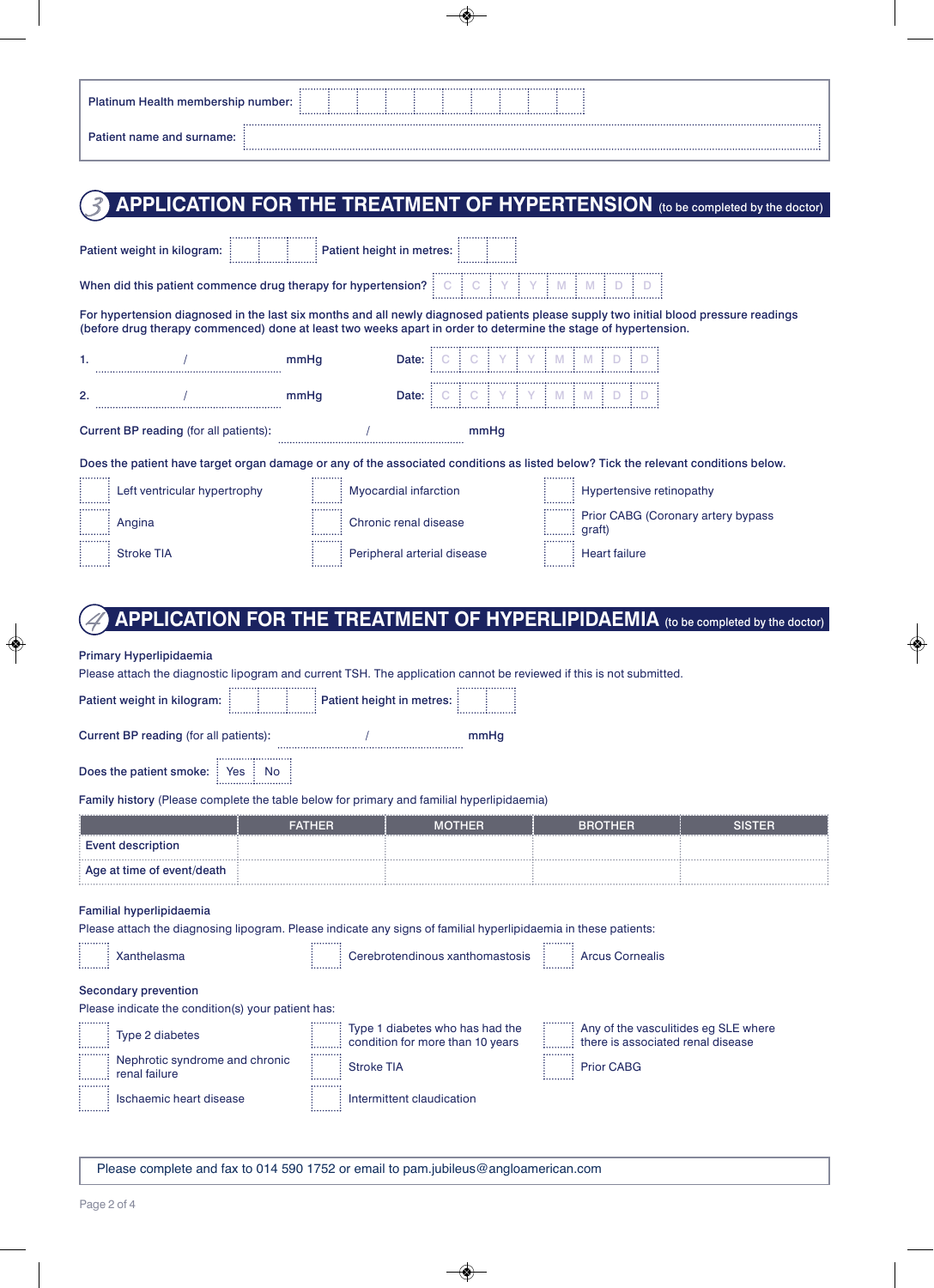| <b>Platinum Health membership number: :</b> |  |  |  |  |  |  |  |  |  |
|---------------------------------------------|--|--|--|--|--|--|--|--|--|
| Patient name and surname:                   |  |  |  |  |  |  |  |  |  |

# 5 **APPLICATION FOR THE TREATMENT OF TYPE 2 DIABETES**

- 1. Please attach a laboratory report that confirms the diagnosis of Type 2 Diabetes.
- 2. The Chronic Illness Benefit will fund medication for Type 2 Diabetes if the criteria for the diagnosis of this condition are met based on the SEMDSA Guidelines.
- 3. The specific criteria are:
	- Fasting plasma glucose concentration > 7 mmol/l;
	- Casual plasma glucose concentration > 11.1 mmol/l; and
	- Two hour post-glucose or > 11.1 mmol/l during an Oral Glucose Tolerance Test (OGTT).
- 4. Please note that based on cost and clinical guidelines, applications for glitazones, nateglinide, GLP-1 agonists, and DPP-4 antagonists require a motivation for use over conventional therapy from a specialist physician or endocrinologist.

### **CURRENT MEDICATION REQUIRED** (to be completed by the doctor)

**NOTE TO MEMBER AND DOCTOR: GENERIC SUBSTITUTION WILL BE APPLIED, PLATINUM HEALTH WILL APPLY MMAP. PLATINUM HEALTH HAS ADOPTED A REFERENCE PRICING PROGRAMME, WHERE THE PATIENT NOTWITHSTANDING ELECTS TO TAKE A HIGHER PRICED PRODUCT PRESCRIBED THE PATIENT IS LIABLE FOR THE DIFFERENCE IN THE CALCULATED GROSS PRICES FOR THE RESPECTIVE PRODUCTS.**

| <b>ICD-10</b> | <b>DESCRIPTION</b><br>OF DIAGNOSIS | <b>DATE OF FIRST</b><br><b>DIAGNOSIS</b> | <b>MEDICATION NAME,</b><br><b>STRENGTH AND</b><br><b>DOSAGE</b> | <b>HOW LONG HAS THE</b><br>PATIENT USED THIS<br><b>MEDICATION?</b> |        | <b>MAY A GENERIC BE</b><br>USED? |           |  |  |
|---------------|------------------------------------|------------------------------------------|-----------------------------------------------------------------|--------------------------------------------------------------------|--------|----------------------------------|-----------|--|--|
|               |                                    |                                          |                                                                 | <b>YEARS</b>                                                       | MONTHS | <b>YES</b>                       | <b>NO</b> |  |  |
|               |                                    |                                          |                                                                 |                                                                    |        |                                  |           |  |  |
|               |                                    |                                          |                                                                 |                                                                    |        |                                  |           |  |  |
|               |                                    |                                          |                                                                 |                                                                    |        |                                  |           |  |  |
|               |                                    |                                          |                                                                 |                                                                    |        |                                  |           |  |  |
|               |                                    |                                          |                                                                 |                                                                    |        |                                  |           |  |  |
|               |                                    |                                          |                                                                 |                                                                    |        |                                  |           |  |  |
|               |                                    |                                          |                                                                 |                                                                    |        |                                  |           |  |  |
|               |                                    |                                          |                                                                 |                                                                    |        |                                  |           |  |  |

## **DOCTOR'S DETAILS AND SIGNATURE** (to be completed by the doctor)

**NOTE TO DOCTOR: THE DOCTOR'S FEE FOR COMPLETION OF THIS FORM WILL BE REIMBURSED ON CODE 0199, NOTE TO DOCTOR: THE DOCTOR'S FEE FOR COMPLETION OF THIS FORM WILL BE REIMBURSED ON CODE 0199, ON ON SUBMISSION OF A SEPARATE CLAIM. SUBJECT TO SCHEME RULES AND AVAILABILITY OF FUNDS. IN LINE WITH SUBMISSION OF A SEPARATE CLAIM. SUBJECT TO SCHEME RULES AND AVAILABILITY OF FUNDS. IN LINE WITH LEGISLATIVE REQUIREMENTS, PLEASE ENSURE THAT WHEN USING CODE 0199, YOU SUBMIT THE ICD-10 DIAGNOSIS LEGISLATIVE REQUIREMENTS, PLEASE ENSUR E THAT WHEN USING CODE 0199, YOU SUBMIT THE ICD-10 DIAGNOSIS CODE(S). AS PER INDUSTRY STANDARDS, THE APPROPRIATE ICD-10 CODE(S) TO USE FOR THIS PURPOSE WOULD BE CODE(S). AS PER INDUSTRY STANDARDS, THE APPROPRIATE ICD-10 CODE(S) TO USE FOR THIS PURPOSE WOULD BE THOSE REFLECTIVE OF THE ACTUAL CHRONIC CONDITION(S) FOR WHICH THE FORM WAS COMPLETED. IF MULTIPLE THOSE REFLECTIVE OF THE ACTUAL CHRONIC CONDITION(S) FOR WHICH THE FORM WAS COMPLETED. IF MULTIPLE CHRONIC CONDITIONS WERE APPLIED FOR, THEN IT WOULD BE APPROPRIATE TO LIST ALL THE RELEVANT ICD-10 CHRONIC CONDITIONS WERE APPLIED FOR, THEN IT WOULD BE APPROPRIATE TO LIST ALL THE RELEVANT ICD-10 CODES. YOU MAY CALL 014 590 1900 (OPTION 4) FOR CHANGES TO YOUR PATIENT'S MEDICATION FOR AN APPROVED CODES. YOU MAY CALL 014 590 1700 (OPTION 4) FOR CHANGES TO YOUR PATIENT'S MEDICATION FOR AN APPROVED CONDITION. AN APPLICATION FORM ONLY NEEDS TO BE COMPLETED WHEN APPLYING FOR A NEW CHRONIC CONDITION. AN APPLICATION FORM ONLY NEEDS TO BE COMPLETED WHEN APPLYING FOR A NEW CHRONIC CONDITION. CONDITION.**

| Name: |                    |                        | BHF practice number: |
|-------|--------------------|------------------------|----------------------|
| Date: |                    |                        |                      |
|       | Tel no (Practice): | า∩ctor's<br>signature: |                      |